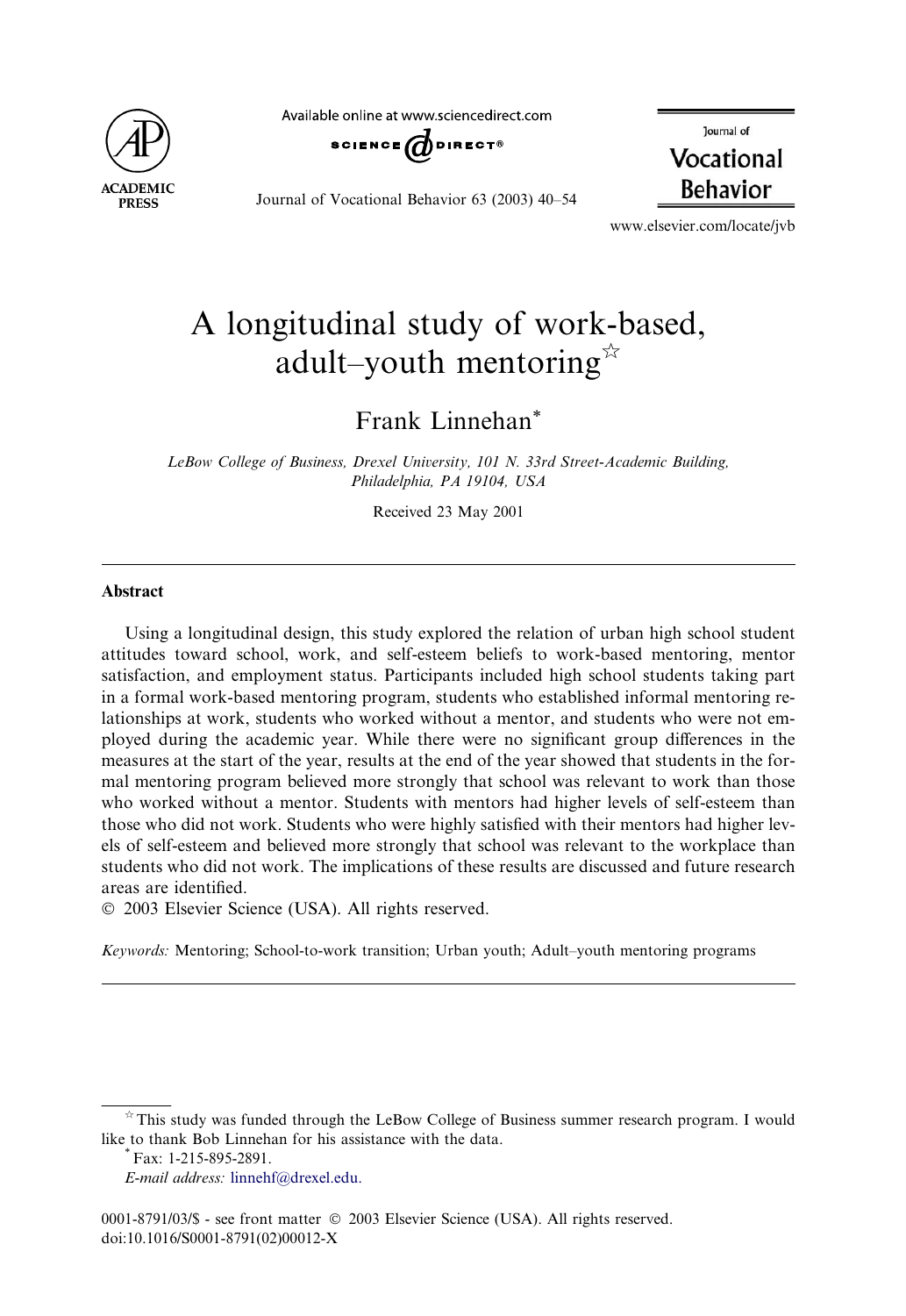## 1. Introduction

School-to-work programs for high school students continue to expand in the US as both businesses and schools search for ways to develop a more highly skilled workforce. For scholars, this rapid expansion has led some to focus on theoretical frameworks explaining a student's transition to work (e.g., Blustein, Phillips, Jobin-Davis, Finkelberg, & Roarke, 1997; Lent, Hackett, & Brown, 1999), while others have explored program effectiveness (e.g., Bassi & Ludwig, 2000; Linnehan, 2001). An implicit assumption of these school-to-work programs is that there are advantages to shepherding a high school student into the workforce using a structured format. Given this assumption, it is only natural that school-to-work programs that rely on adult–youth mentoring have grown considerably over the past two decades. This is particularly true for programs aimed at disadvantaged youth for whom continuing their education is often not feasible (Guetzloe, 1997). This programmatic growth, however, has not been matched with a comparable increase in empirical research, particularly research on formal programs that are based exclusively on the adult–youth mentoring relationship. Furthermore, while there has been an interest in examining different mentor–protégé types (i.e., formal vs. informal) in the organizational literature (e.g., Chao, Walz, & Gardner, 1992; Noe, 1988; Ragins & Cotton, 1999), this has not been the case in the youth-mentoring literature.

The present study addresses these latter two concerns through its longitudinal examination of student attitudes and beliefs across groups of high school students with different types of mentoring, work, and school experiences over the course of an academic year. In contrast to the organizational literature, no studies were found in the youth-mentoring literature that explored different mentoring types (e.g., formal vs. informal). Organizational scholars have focused on differences in the benefits provided by formal and informal mentors to their proteges and have defined an informal mentoring relationship as one that is developed between a mentor and protégé spontaneously, outside a structured program.

The findings of this past research, however, have been mixed. Some have reported no differences in the levels of psychosocial support given to proteges who are in formal or informal mentoring relationships (Chao et al., 1992). Others have found that informal relationships offered greater psychosocial support to their proteges than formal relationships (Fagenson-Eland, Marks, & Amendola, 1997; Ragins & Cotton, 1999). In an attempt to explain these divergent findings, it has been proposed that differences in satisfaction with the mentoring relationship may be a more powerful explanatory variable than mentoring type (Ragins, Cotton, & Miller, 2000).

Given its importance in the organizational research, coupled with the reliance of many school-to-work programs on adult–youth mentoring relationships, the lack of studies exploring issues of mentor type and satisfaction represents a significant gap in the youth-mentoring literature. Mentor type and satisfaction may be particularly important factors to explore for adult–youth mentoring programs administered at the high school level. The mentor–protégé relationships in these programs are forged at a critical time in the development of a young person's identity, a time characterized by an adolescent's struggle between industry and inferiority (Erikson, 1963, 1997).